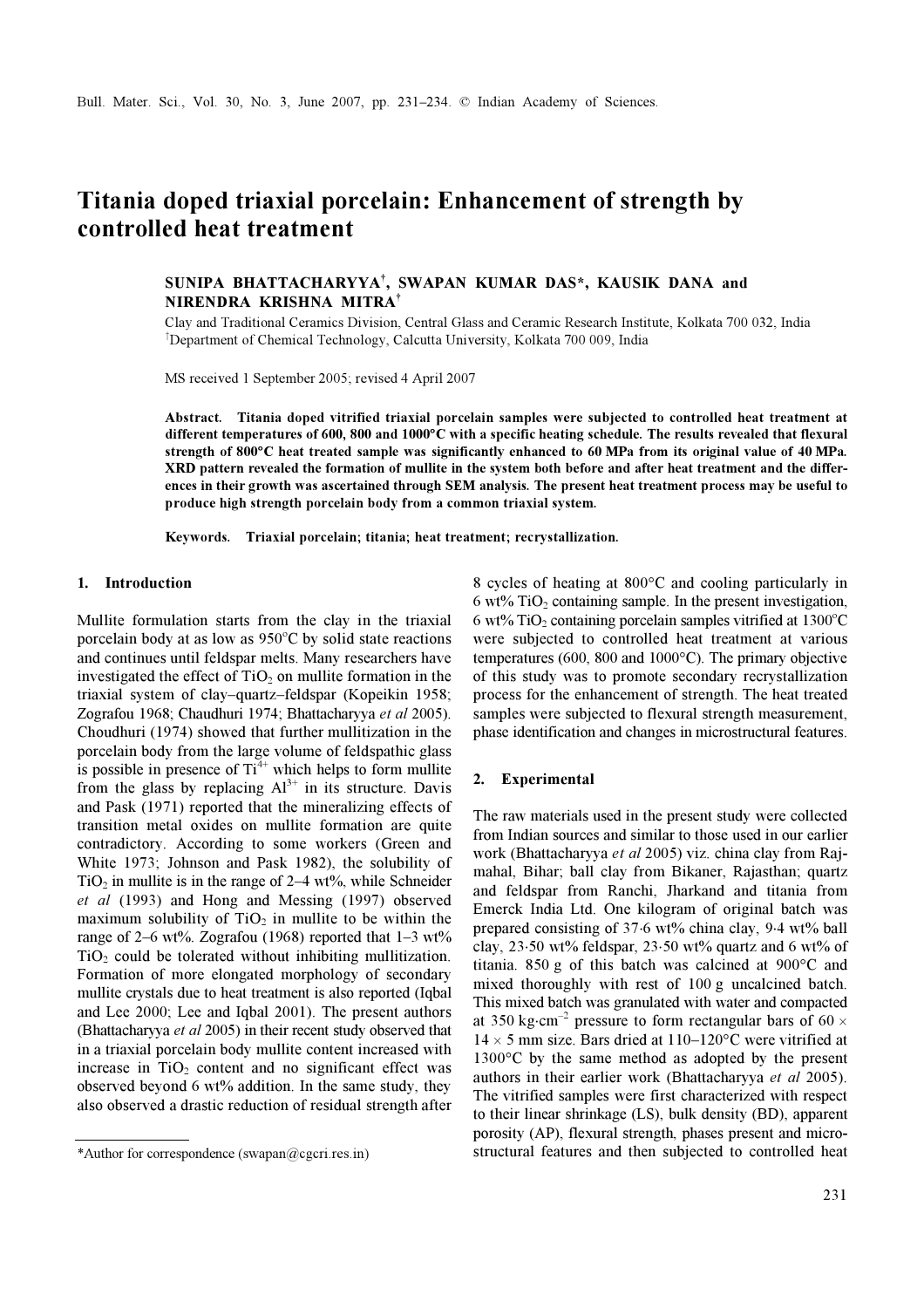treatment at various temperatures (600, 800 and 1000°C) under specific schedule (figure 1) in an electrically operated laboratory furnace using a on/off control system. After soaking at peak temperature (24 h in all the cases), natural cooling was followed and it took about 20 h to reach room temperature (30°C). The code of different batches and its heat treatment temperature is given in table 1.

 The samples without and with heat treatment at different temperatures were finally subjected to flexural strength measurement, phase analysis and microstructural evaluation. The physical properties such as linear shrinkage, bulk density and apparent porosity were determined as per standard procedure. Instron 5500 R instrument was used for flexural strength measurement. Philips 'X-Pert Pro' diffraction unit, with secondary monochromator, automatic divergence slit and mixed filter (Cu–K $\alpha$  radiation), was used to identify the various phases formed in the experimental samples. For SEM study, samples were polished to 1 μm finish with diamond paste after initial grinding with SiC powder and water. The polished surface of each sample was etched for 3 min in 5% HF solution at room temperature (35°C), washed in water and acetone followed by gold sputter coating (Edwards, Scancoat). SEM (LEO 430i) was used for obtaining secondary electron images.

#### 3. Results and discussion

The chemical analysis results of the raw materials used in the present study indicate that china clay, ball clay, quartz



Figure 1. Heat treatment schedule.

Table 1. Batch code and their heat treatment temperature.

| Code           | Heat treatment temperature $(^{\circ}C)$ |
|----------------|------------------------------------------|
| C <sub>1</sub> | No heat treatment                        |
| C <sub>2</sub> | 600                                      |
| C <sub>3</sub> | 800                                      |
| C <sub>4</sub> | 1000                                     |

and feldspar are of normal type commonly used in porcelain body. Titania was of pure chemical grade. The physicomechanical properties of the experimental body vitrified at 1300°C are given in table 2.

 The results of table 2 indicate that the present experimental body attained its complete vitrification at 1300°C with adequate strength (40 MPa) and repeatability of results of our earlier work (Bhattachary et al 2005) was observed. Drastic reduction of strength occurred after eight cycles of alternate heating (at 800°C) and cooling in air due to formation of low viscosity glasses in presence of titania. For the enhancement of mechanical properties, the samples were subjected to controlled heat treatment at different temperatures and the results are presented in figure 2.

 From figure 2, it is revealed that the strength is significantly enhanced (60 MPa) when the vitrified sample (C1) is heat treated at 800°C (C3). No improvement in strength is observed for 600°C heat treated sample (C2). Sample C4 (heat treated at 1000°C) shows improvement in strength over C1 but less than C3. Typical strength controlling factors in porcelain (Carty and Senapati 1998) are volume fraction, particle size, elastic properties, thermal expansion coefficients and phase transformations of the constituent phases. To confirm this, X-ray diffraction and SEM studies were carried out to ascertain the evolution of different phases and their microstructural features. XRD pattern reveals that

Table 2. Physico-mechanical properties of 1300°C vitrified experimental body without heat treatment (C1).

| Properties                                              | Value  |
|---------------------------------------------------------|--------|
| Percent linear shrinkage                                | 13.5   |
|                                                         | < 0.50 |
| Percent apparent porosity<br>Bulk density $(g.cm^{-3})$ | 2.30   |
| Room temperature flexural strength (MPa)                | 40     |
| Residual flexural strength (MPa) after eight            | 2.50   |
| cycles of alternate heating (at 800°C) and              |        |
| cooling in air                                          |        |



Figure 2. Variation of flexural strength at different heat treatment schedules.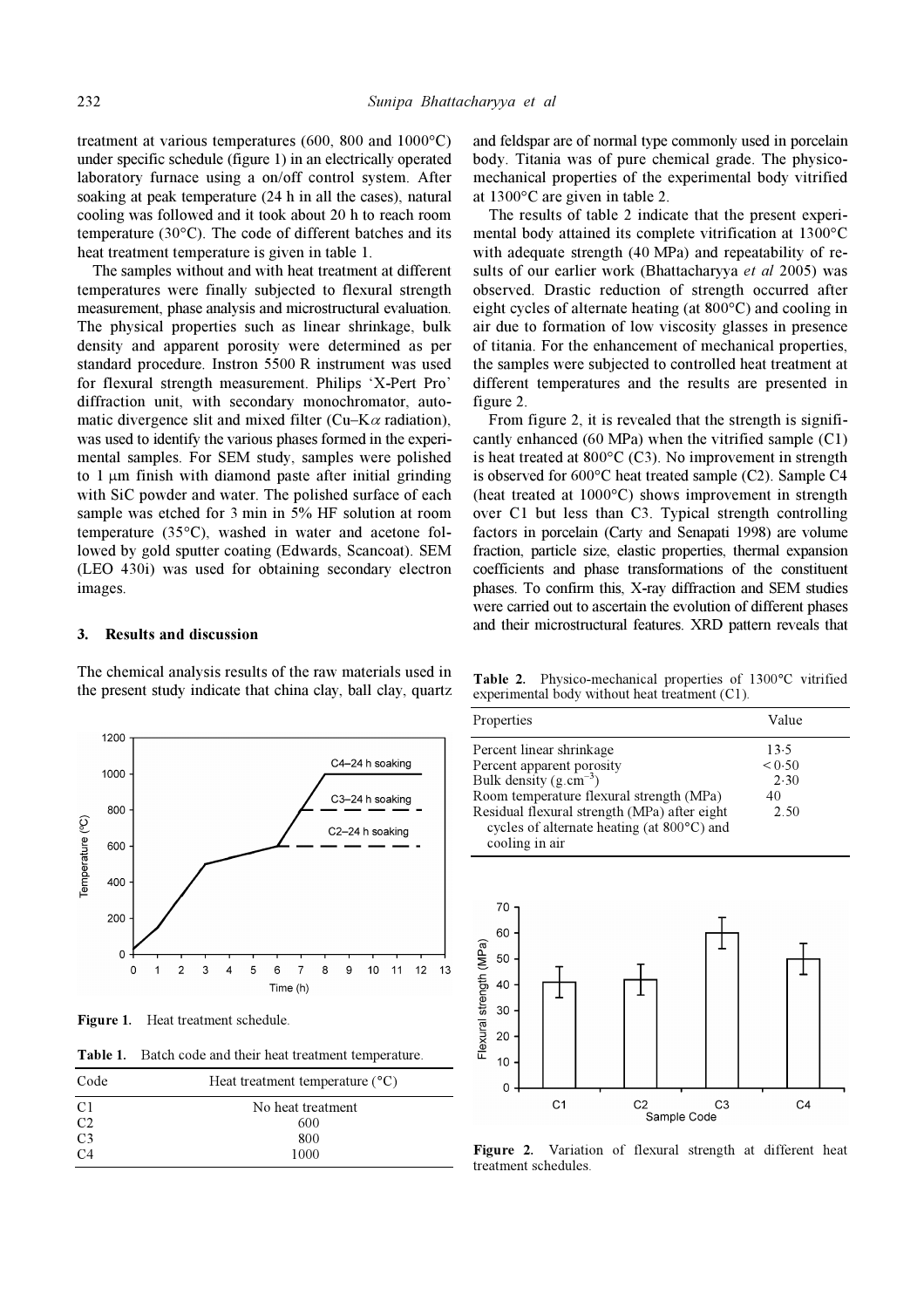

Figure 3. XRD pattern of experimental samples (Q, quartz and M, mullite).



Figure 4. SEM photomicrograph (polished surface) of vitrified sample without heat treatment (C1).



Figure 5. SEM photomicrograph (polished surface) of vitrified sample heat treated at 800°C (C3).

all the batches show quartz and mullite as the major phases and the patterns of different heat treated samples (viz. C2, C3 and C4) show similarity to C1 (figure 3) except some sharp mullite peaks appearing on heat treatment due to their increased crystallinity. Thus, it can be inferred that mullite and quartz phase content of different batches were almost similar and flexural strength was nominally affected by it.

 SEM photomicrographs were taken on the polished and etched surface of the vitrified specimens to study phase assemblage, grain growth and interlocking of the constituent phases. Photomicrographs of C1 (figure 4) show the presence of major cubic primary mullite grains with few scattered elongated mullite needles in the feldspathic glass. The SEM photomicrographs of 800°C heat treated sample (C3) which has shown maximum strength is represented in figure 5. It shows increased abundance of fine secondary mullite needles with higher aspect ratio (5⋅6) compared to C1 (2⋅5). This higher aspect ratio of secondary mullite in heat treated sample contributed towards enhancement of mechanical strength. The mineralizer  $(TiO<sub>2</sub>)$ added to the base composition provides sites for heterogeneous nucleation from feldspathic glass. Nucleation process is more or less complete during vitrification, and during heat treatment, growth of mullite crystals occurs. In presence of titania, substitution of  $Al^{3+}$  by  $Ti^{4+}$  probably in the octahedral sites of the mullite crystals could cause  $Al^{3+}$  vacancy which influences the mass transport and both size and interlocking of the mullite crystals. Thus, heat treatment in presence of titania resulted in controlled crystallization leading to formation of secondary mullite of high aspect ratio and better interlocking, which was responsible for enhancement of mechanical strength.

#### 4. Conclusions

From the present study, it may be concluded that the mechanical strength of the titania doped porcelain sample is significantly enhanced by heat treatment at 800°C due to secondary recrystallization process. SEM study shows the presence of mullite needles of high aspect ratio in heat treated samples. The presently developed heat treatment process may be useful to produce high strength porcelain body from a common triaxial system for application in special traditional ceramics products.

#### Acknowledgements

The authors wish to thank Dr S Ghatak and Dr (Mrs) S Sen, Central Glass & Ceramic Research Institute, Kolkata, for their valuable suggestions and microstructural study, respectively.

## **References**

Bhattacharyya S, Das S K and Mitra N K 2005 Bull. Mater. Sci. 28 445

Carty W M and Senapati U 1998 J. Am. Ceram. Soc. 81 3